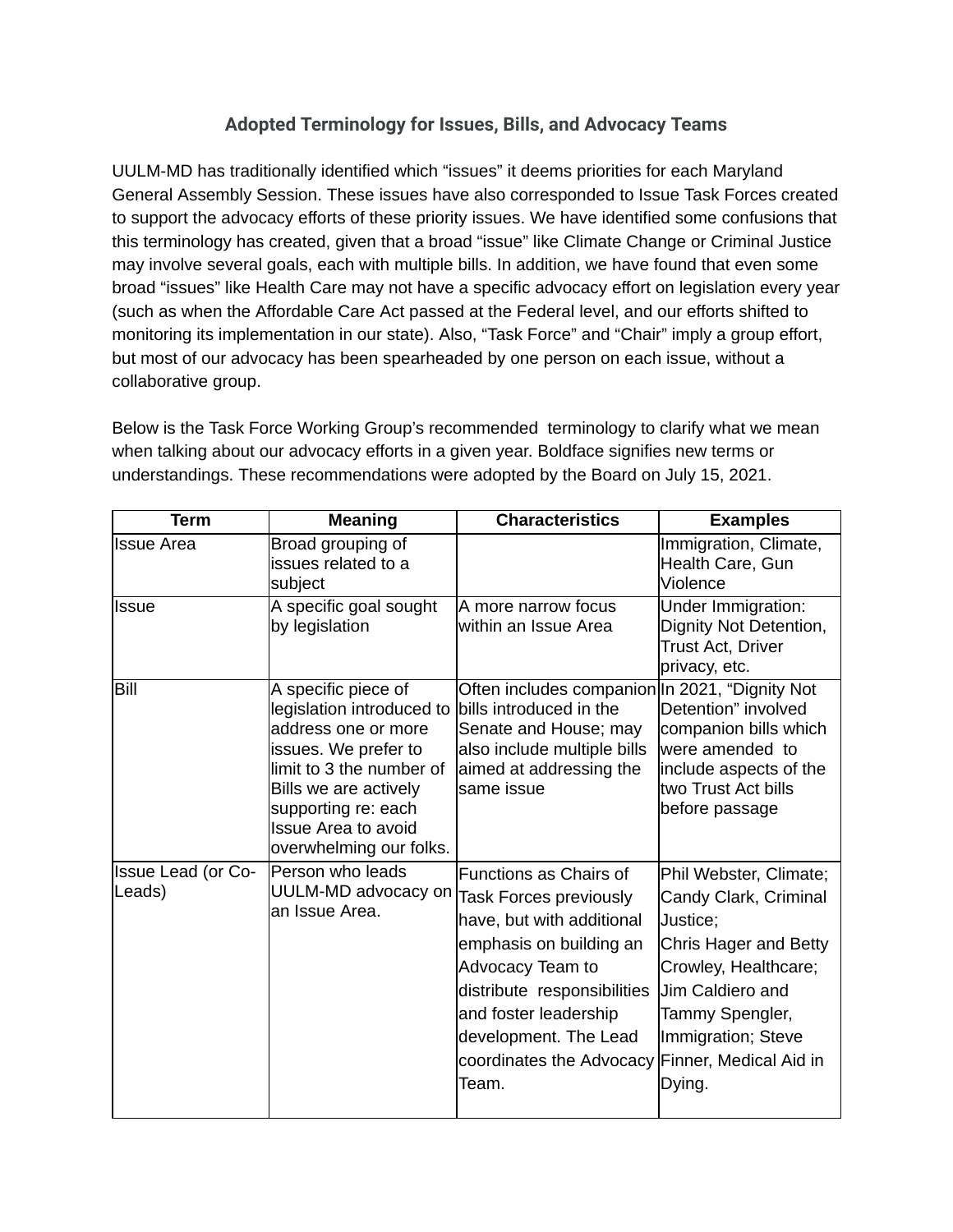| <b>Advocacy Team</b>             | The UULM-MD entity<br>created to support<br>advocacy efforts related<br>to an Issue Area                                                                                                             | Works with Lead to plan<br>and execute advocacy<br>efforts, may meet via<br>zoom and/or collaborate<br>via email, phone, text,<br>Facebook Group, and<br>other social media                                                                                                          | The Advocacy Team<br>members will follow<br>bills, meet with<br>legislators, write and/or<br>deliver testimony,<br>attend partner or<br>coalition meetings,<br>attend rallies and lobby<br>days, and/or recruit<br>others to attend rallies<br>and lobby days. |
|----------------------------------|------------------------------------------------------------------------------------------------------------------------------------------------------------------------------------------------------|--------------------------------------------------------------------------------------------------------------------------------------------------------------------------------------------------------------------------------------------------------------------------------------|----------------------------------------------------------------------------------------------------------------------------------------------------------------------------------------------------------------------------------------------------------------|
| <b>Advocates</b>                 | Members of the<br><b>Advocacy Team</b>                                                                                                                                                               | <b>UULM MD members</b><br>recruited by the Lead<br>from among those who<br>participate in multiple<br>Targeted Actions, or from<br>congregations mobilized<br>on the issue area. Could<br>also include the lone<br>individual in a<br>congregation concerned<br>about the issue area | See above                                                                                                                                                                                                                                                      |
| <b>UULM MD</b><br><b>Members</b> | Anyone who is in our<br>database                                                                                                                                                                     | Receives emails,<br>hopefully also takes<br>action and contributes<br>financially (e.g. pays<br>dues/attends kickoff).                                                                                                                                                               |                                                                                                                                                                                                                                                                |
| <b>Priority Issues</b>           | Issues (as defined<br>above) for which UULM-Advocacy Team. Team<br>MD will conduct an<br>active advocacy<br>campaign during the<br>current session<br>through an established<br><b>Advocacy Team</b> | Requires an active<br>Leads recommend these<br>to the Board for approval<br>before every session for<br>approval. [Issues without<br>an active campaign may<br>be on the "watch" list and<br>monitored during the<br>session.]                                                       | Currently: Climate,<br>Criminal Justice,<br>Health Care,<br>Immigration, and<br>maybe Medical Aid in<br>Dying                                                                                                                                                  |
| <b>Priority Bill</b>             | Specific bill identified by Advocacy Team Leads<br>an Advocacy Team, for<br>either our support or<br>opposition, to advance<br>a specific Priority Issue<br>approved by UULM-MD                      | can recommend to the<br>Board new priority bills for<br>action during a session.<br>UULM-MD will include<br>these in its list for<br>tracking.                                                                                                                                       | <b>TBD for 2022</b>                                                                                                                                                                                                                                            |